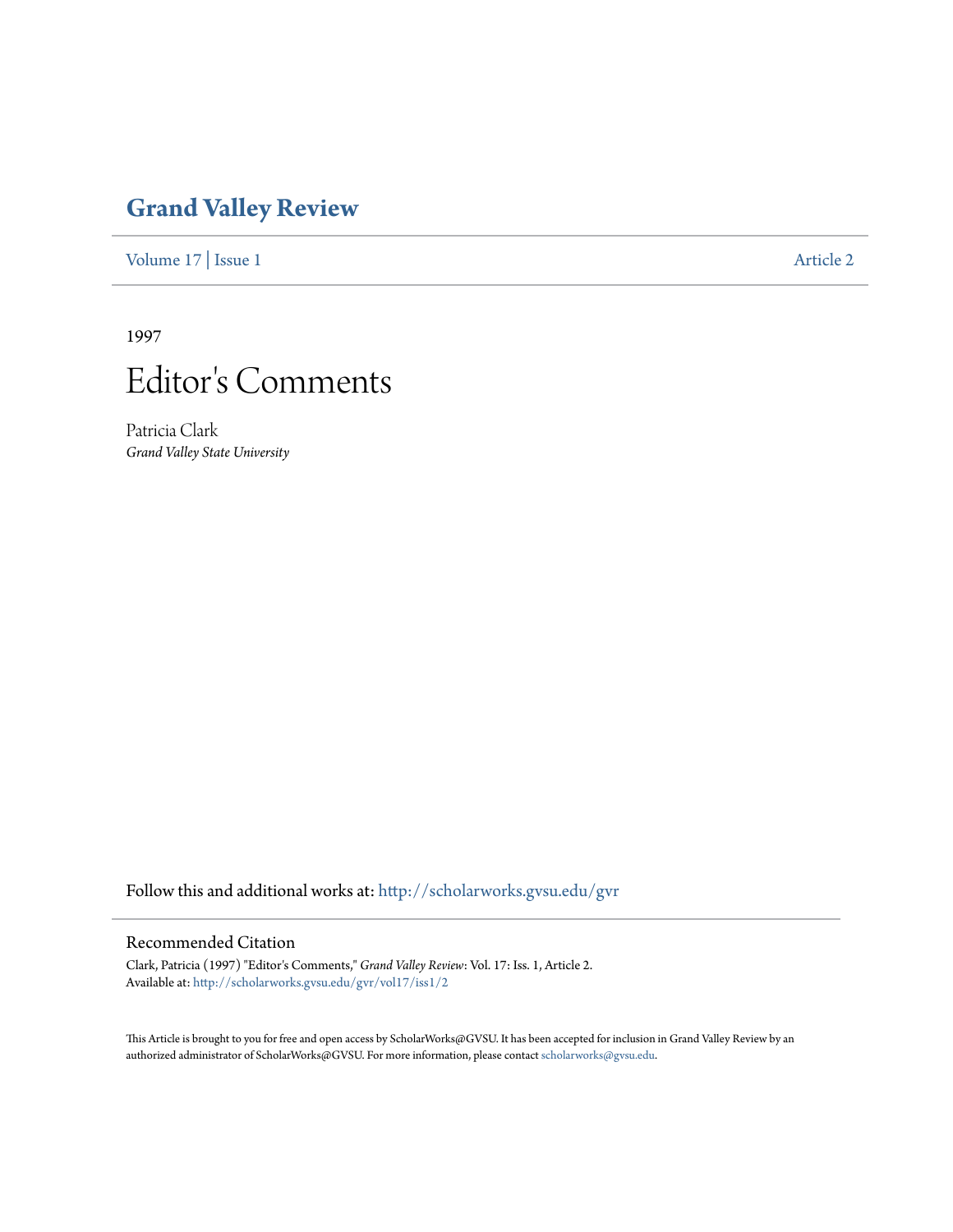## **Editor's Comments**

The Fall 1997 issue of Grand Valley Review is not a "single theme" issue. Nevertheless, there are some distinct motifs that emerge, and perhaps the overriding theme is the topic of community.

President Lubbers' remarks at the groundbreaking ceremony for GVSU's DeVos Center as part of the Seidman Business School and International Trade Center recount some of Grand Valley's history and, most notably, single out important figures in the community of people who made the successive stages of GVSU possible. Barry Castro's article "Polis and Polis" is adapted from a talk he gave to the Grand Valley Classical Forum. Barry applies economic methodology to an examination of cities. In troubled times, what makes a community hold together? What contributes to its falling apart?

Laurie Macdiarmid's story "Exodus" describes the journey of a family as they move cross-country to Mexico. The mother and three children will reunite with the father in Mexico, but the fifteen-yearold daughter who narrates the story wonders whether this geographical "cure" will solve family tensions.

Catherine Frerichs' article is a personal examination of how a teaching philosophy changes and evolves. Her desire for a participatory community in the classroom is embodied in practice  $-$  in classroom discussions where students "solve" dissent and reach understanding.

The natural world and the ecological community are the focus of two articles: Karel Roger's opinion piece "The Truth about Global Warming" and Nancy Shontz's satire "Another (Even More) Modest Proposal." Paleoclimate is Roger's field and she makes a strong argument for paying attention to science's warnings now. In Nancy Shontz's view, community at GVSU must include the wildlife of our woods and marshes, as well as the red-winged blackbirds and songbirds of our fields.

Poems by Linda Chown honor family and personal connections with others, while poems by Hsi Murong (in translations by Sufen Sophia Lai) use metaphors from science to reach an emotional point. The natural world is beautifully evoked in Murong's poem "A Mountain Road"  $-$  as it is later, as well, in Helen Petter Westra's poem "Sounds of Eve."